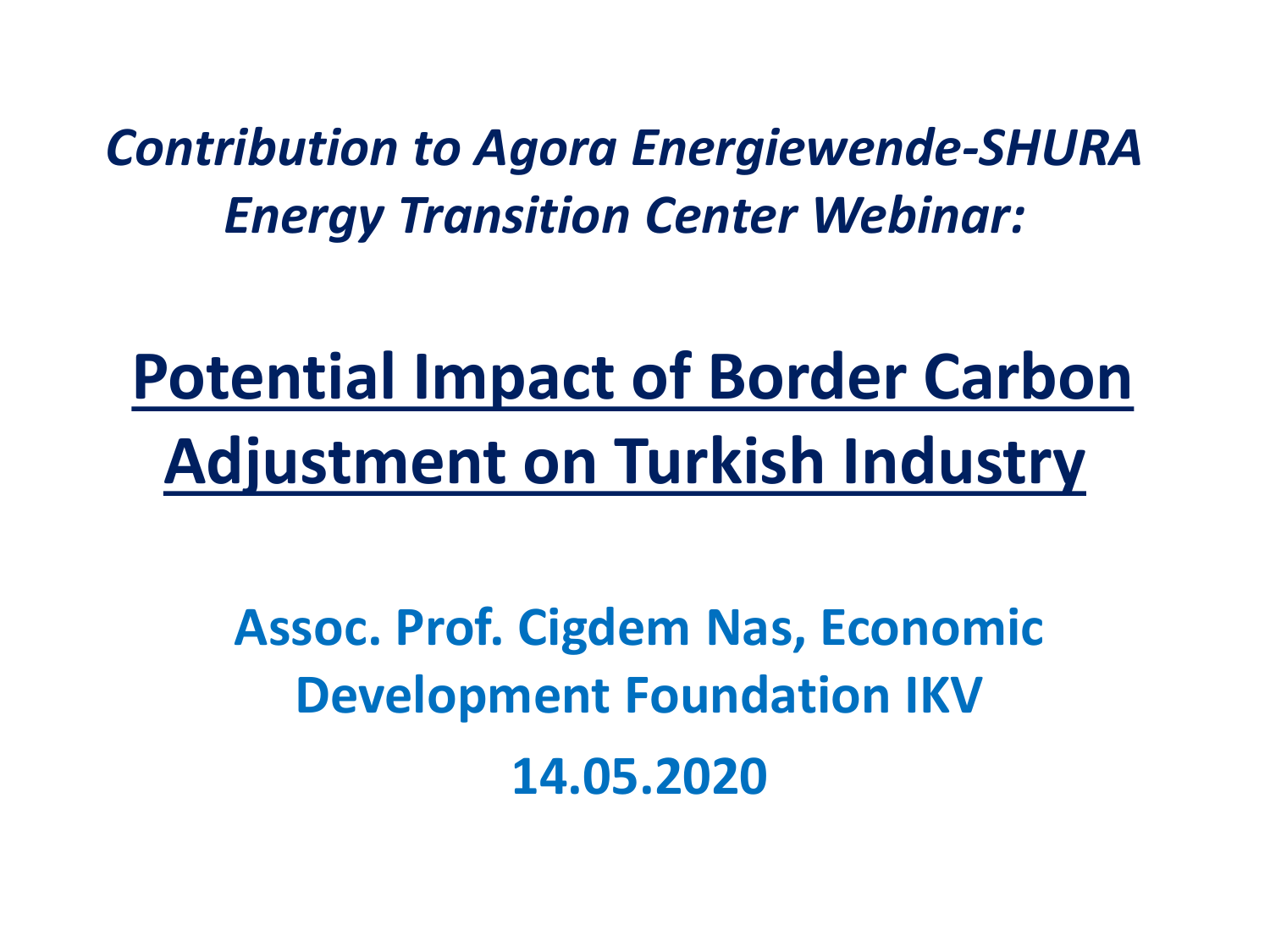## **Present Situation with regard to Carbon Emissions**

- **Turkey's greenhouse gas emissions increased 135.4 % compared to 1990 levels in 2016**
- **Reached a total of 496.1 Mt CO2**
- **In 2017 it increased by 140.1 % to 526.4 Mt**
- **This increase is mostly attributed to**
- **Energy, transport, manufacturing and construction sectors**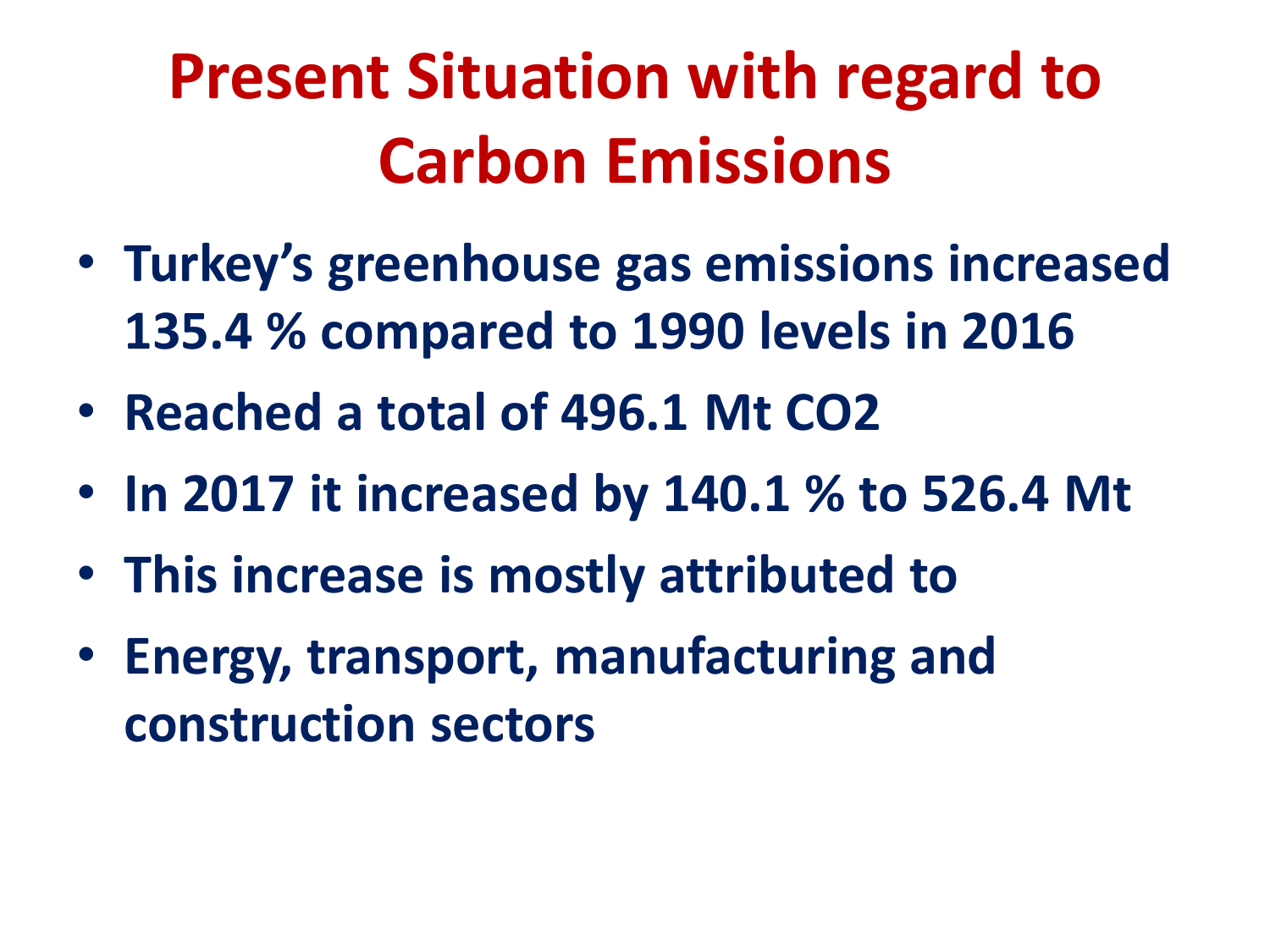### **Cumulative Greenhouse Gas Emissions 1990-2017**



Iklim Haber, 29.04.2019, [https://www.iklimhaber.org/turkiye-seragazi-emisyon](https://www.iklimhaber.org/turkiye-seragazi-emisyon-istatistiklerinden-ne-anlamaliyiz/)istatistiklerinden-ne-anlamaliyiz/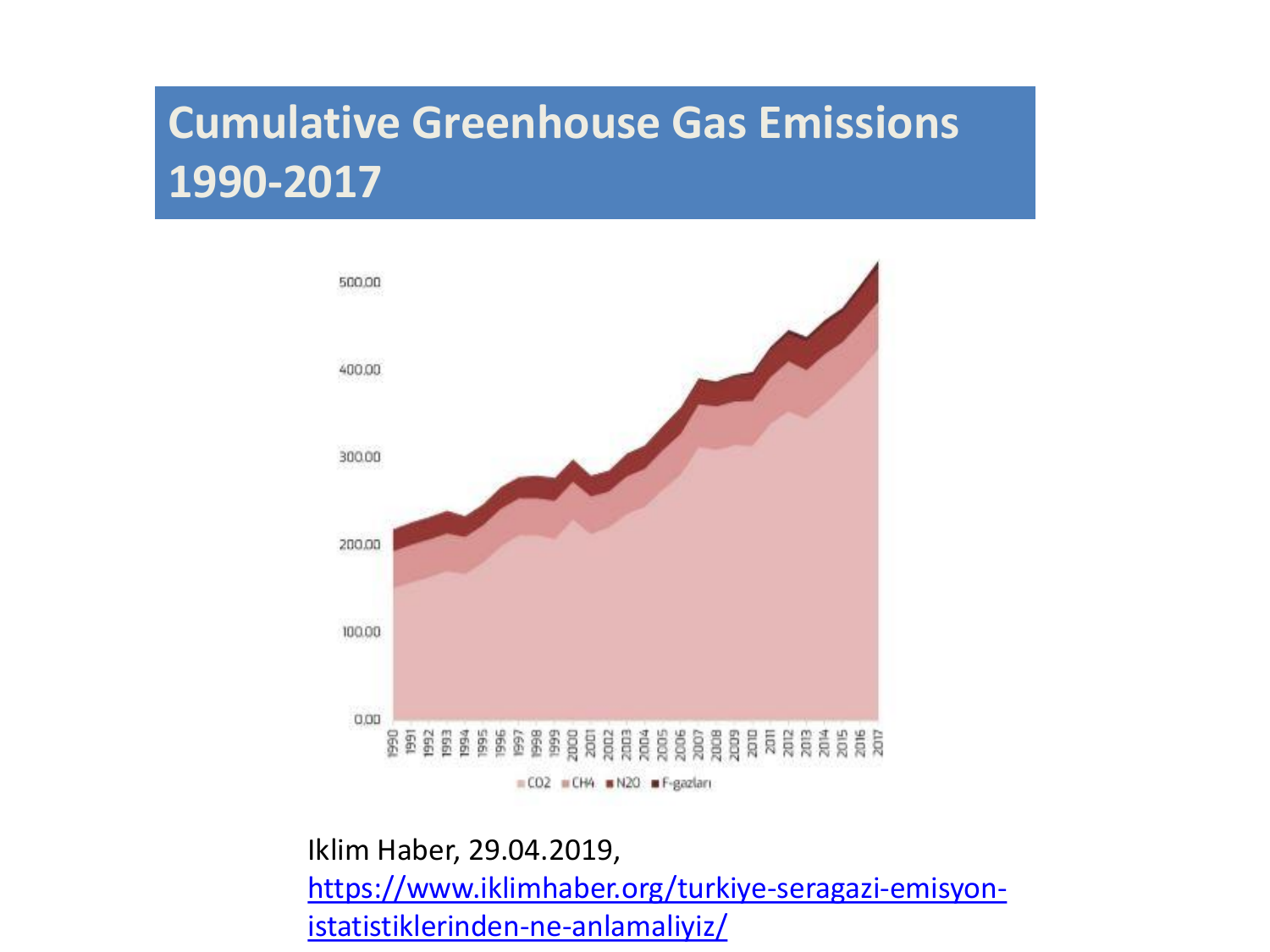### **Sectoral Breakdown of Greenhouse Gas Emissions 1990-2017**



Iklim Haber, 29.04.2019,

[https://www.iklimhaber.org/turkiye-seragazi-emisyon](https://www.iklimhaber.org/turkiye-seragazi-emisyon-istatistiklerinden-ne-anlamaliyiz/)istatistiklerinden-ne-anlamaliyiz/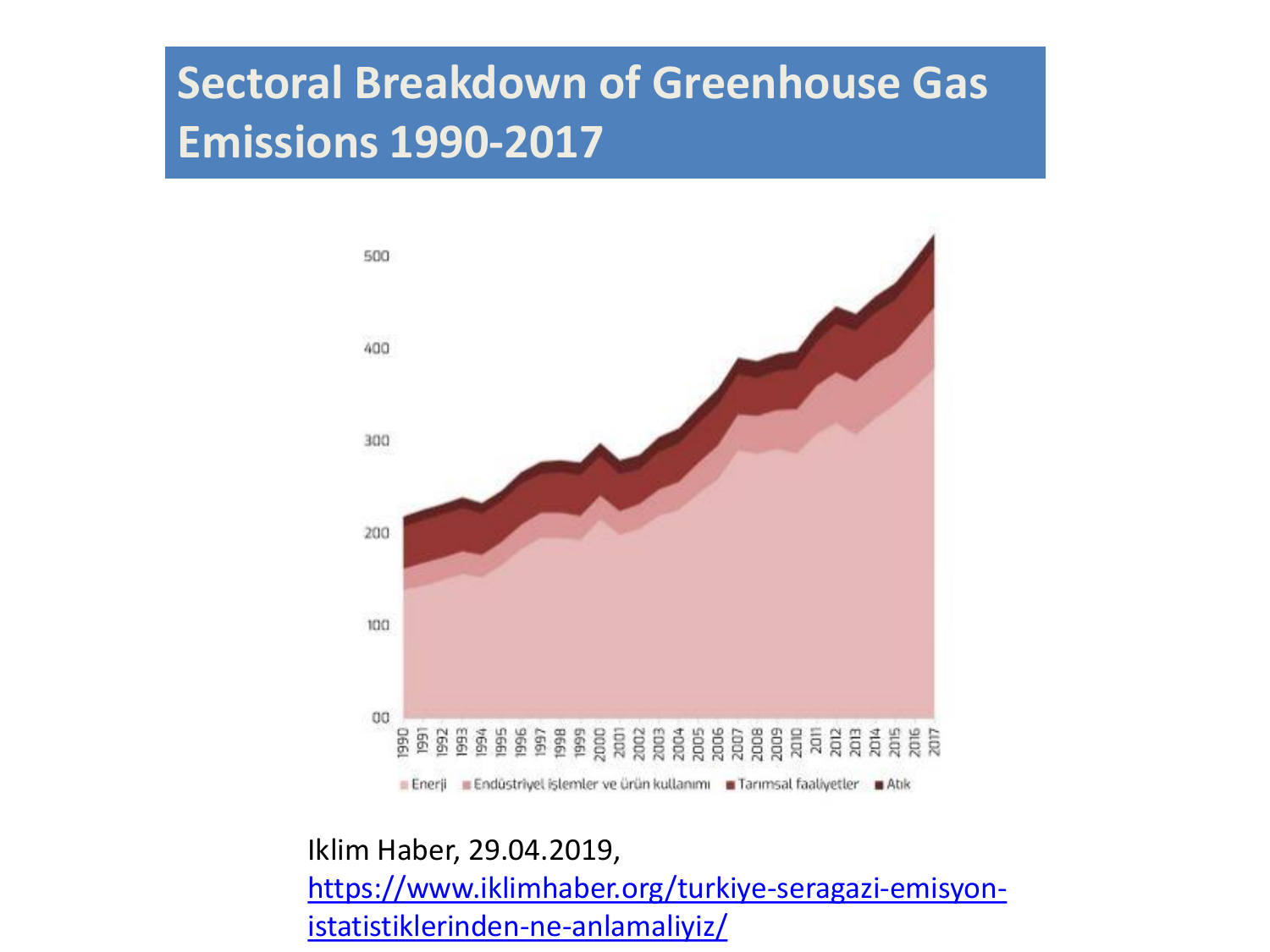### **Greenhouse gas emissions: Sectoral breakdown 2018**

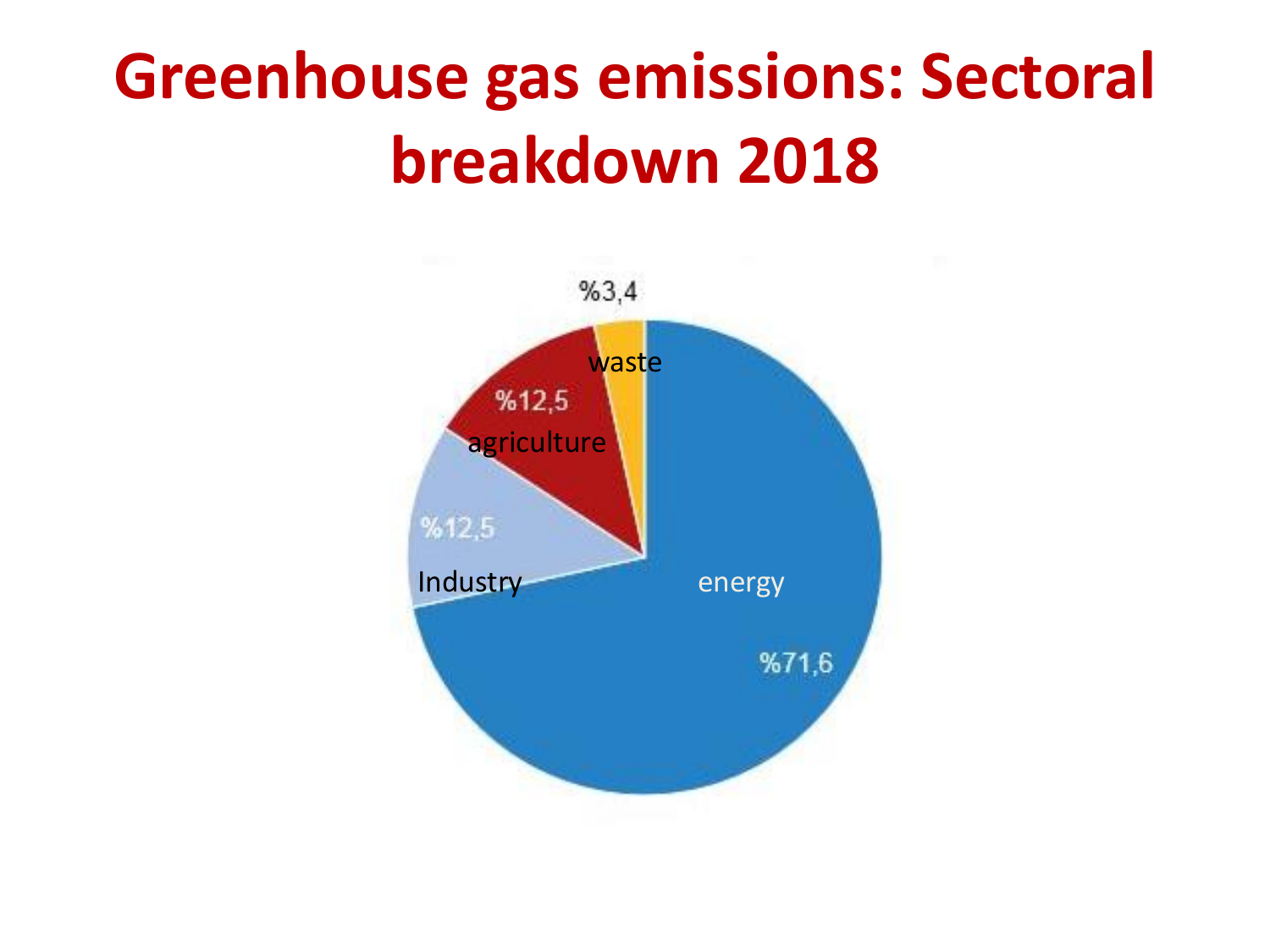## **CO2 Emissions by sub-sector**



Iklim Haber, 29.04.2019, [https://www.iklimhaber.org/turkiye-seragazi-emisyon](https://www.iklimhaber.org/turkiye-seragazi-emisyon-istatistiklerinden-ne-anlamaliyiz/)istatistiklerinden-ne-anlamaliyiz/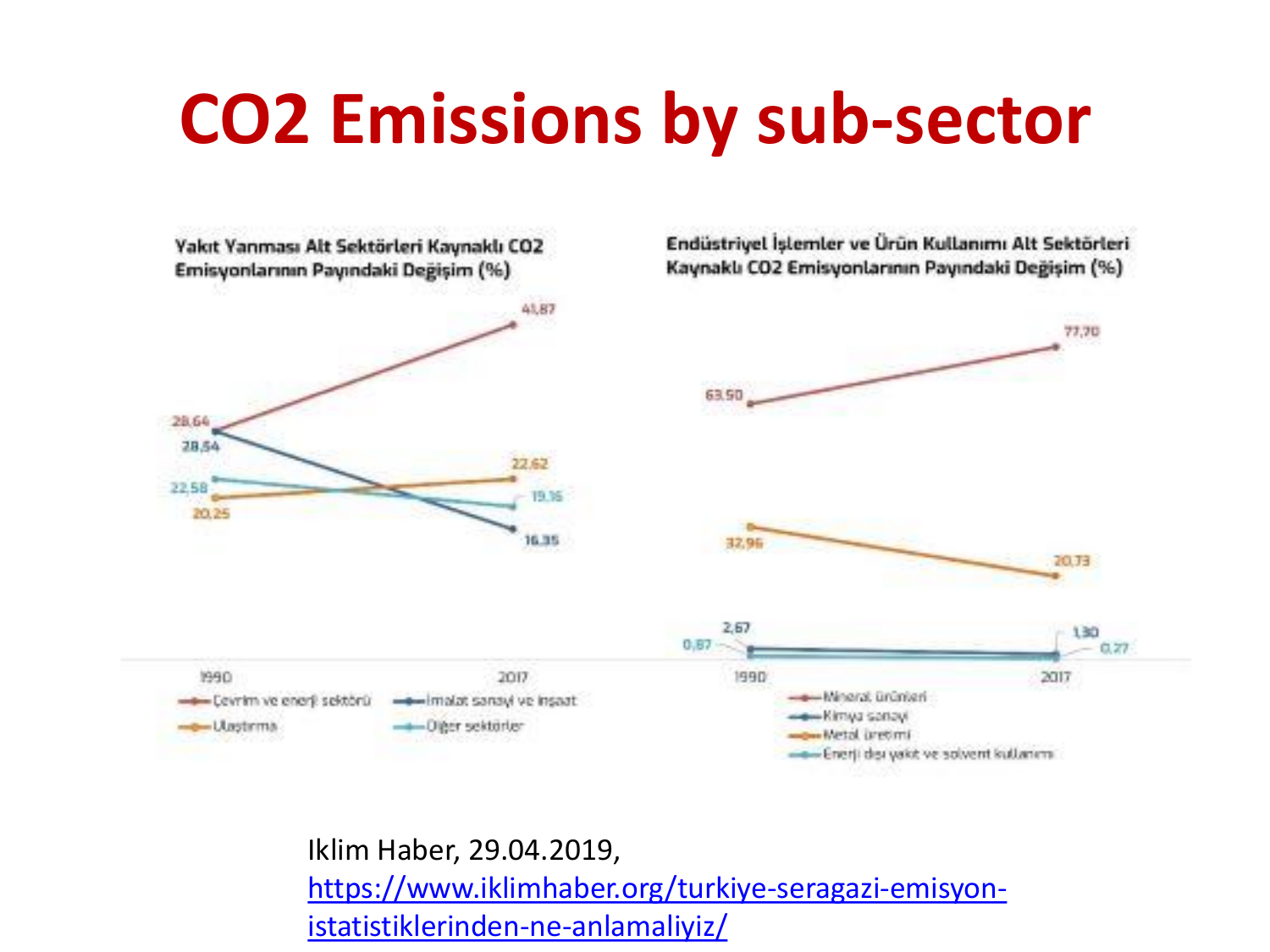#### **Turkey Greenhouse Gas Emissions 1990-2016**

160,0



600,0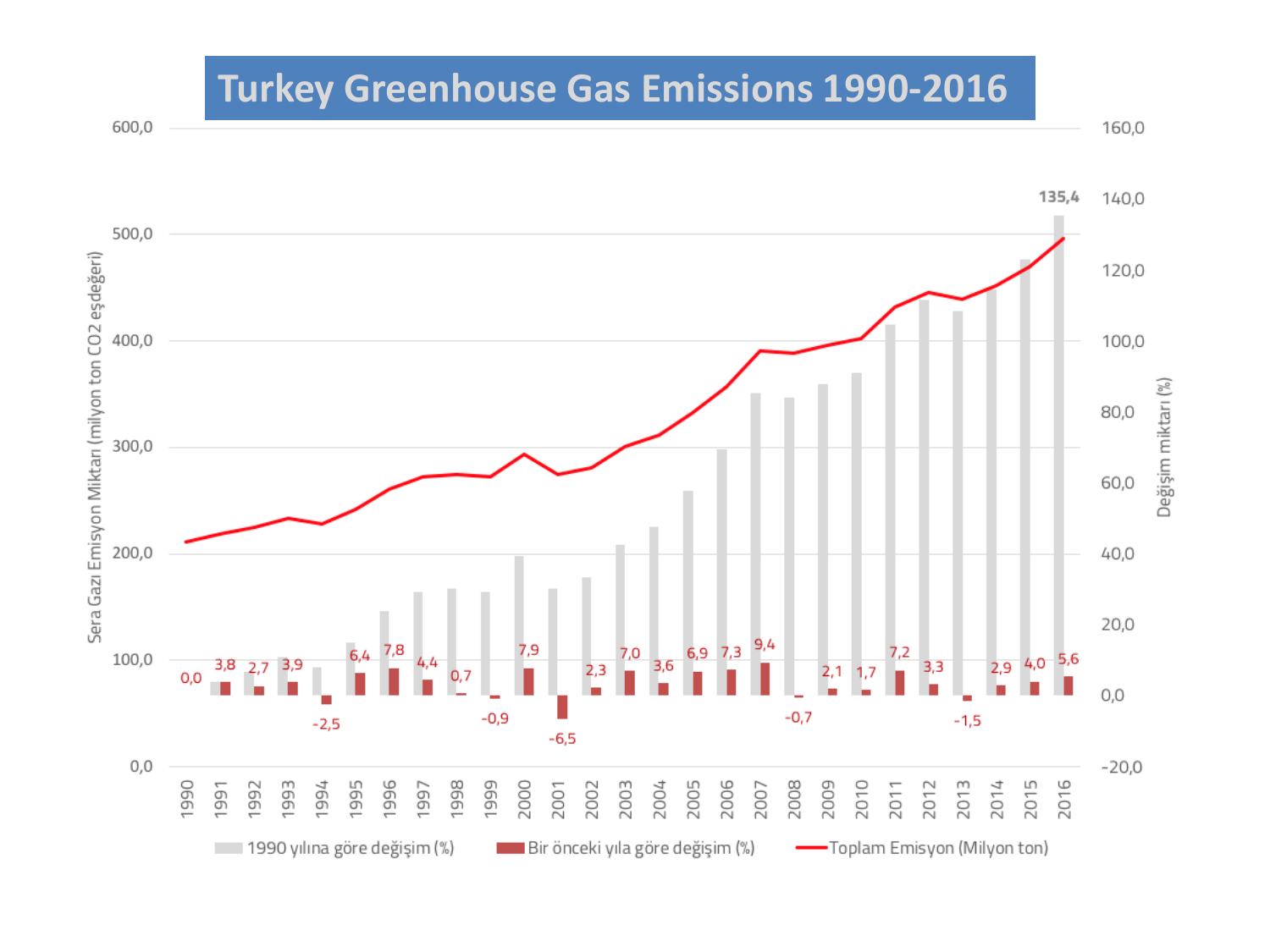#### **Greenhouse Gas Emissions per Capita**

1990'a göre değişim: %66,6  $6,22$ 80,0  $6,20$ Nüfus: milyon kişi, Emisyon: On milyon ton CO2 eşdeğeri 70,0 Kişi başına düşen emisyonlar: ton CO2 eşdeğeri 5,97 6,00 60,0 5,89 5,82 5,77 5,80 50,0 5,73 40,0 5,60 5,53 5,46 5,46 30,0  $5,42$  $5,40$ 20,0 5,20  $10,0$  $0,0$ 5,00 2007 2014 2008 2009 2010 2011 2012 2013 2015 2016 Kişi Başı Emisyon (ton) -Emisyon (on milyon ton) -Nüfus (milyon)

90,0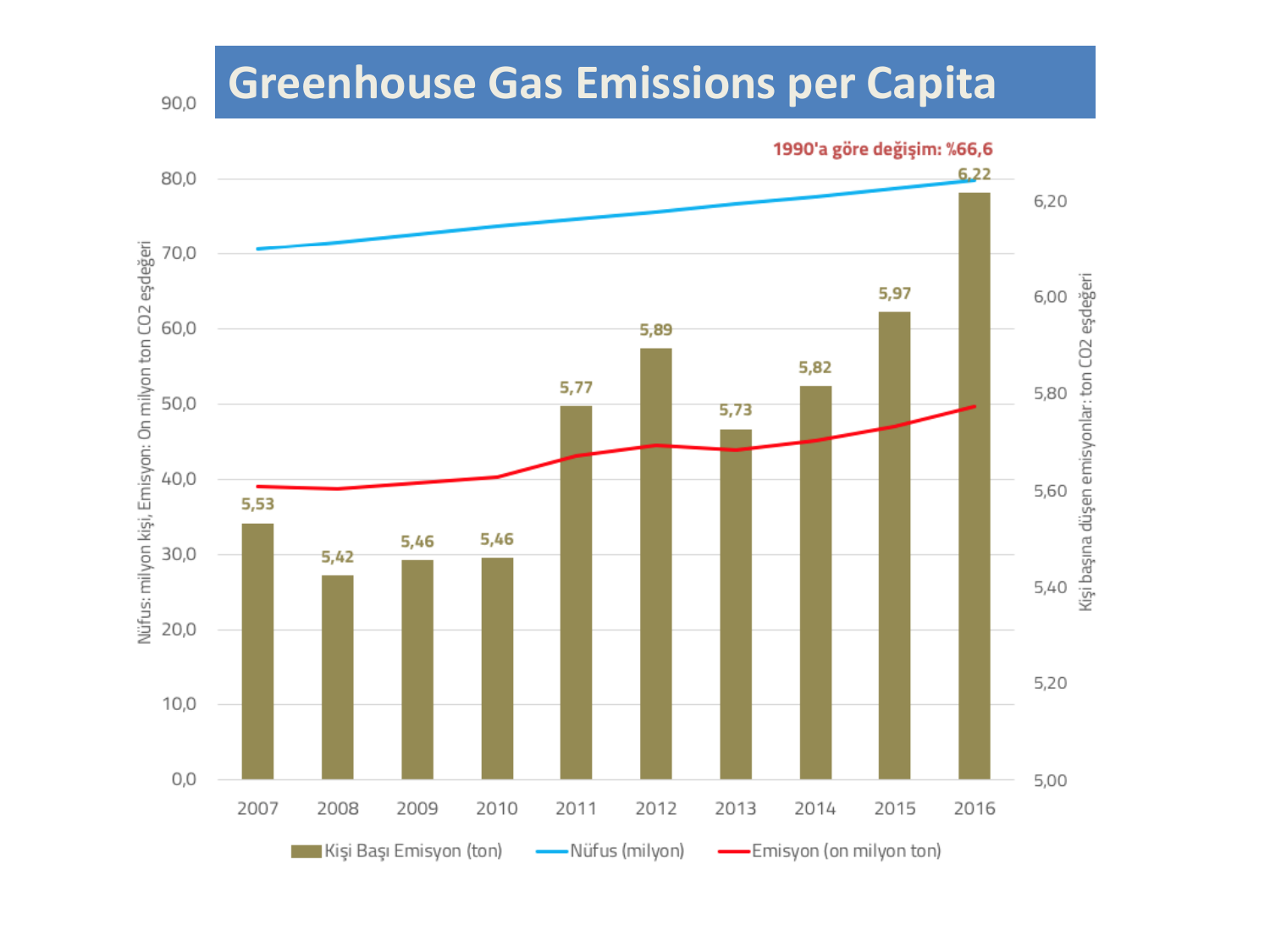# **Electricity Use**

- Consumption of electrical energy increased by 2.2.% in 2018 to 304.2 billion kWh and production increased by 2.2 % to 304.8 billion kWh
- Expected to increase to 375.8 TWh by a 4.8 % increase in 2023.
- *Composition of electricity production:*
- *37.3 % coal, 29.8 % natural gas, 19.8 % hydrolic energy, 6.6 % wind, 2.6 % solar, 2.5 % jeothermal, 1.4 % other sources*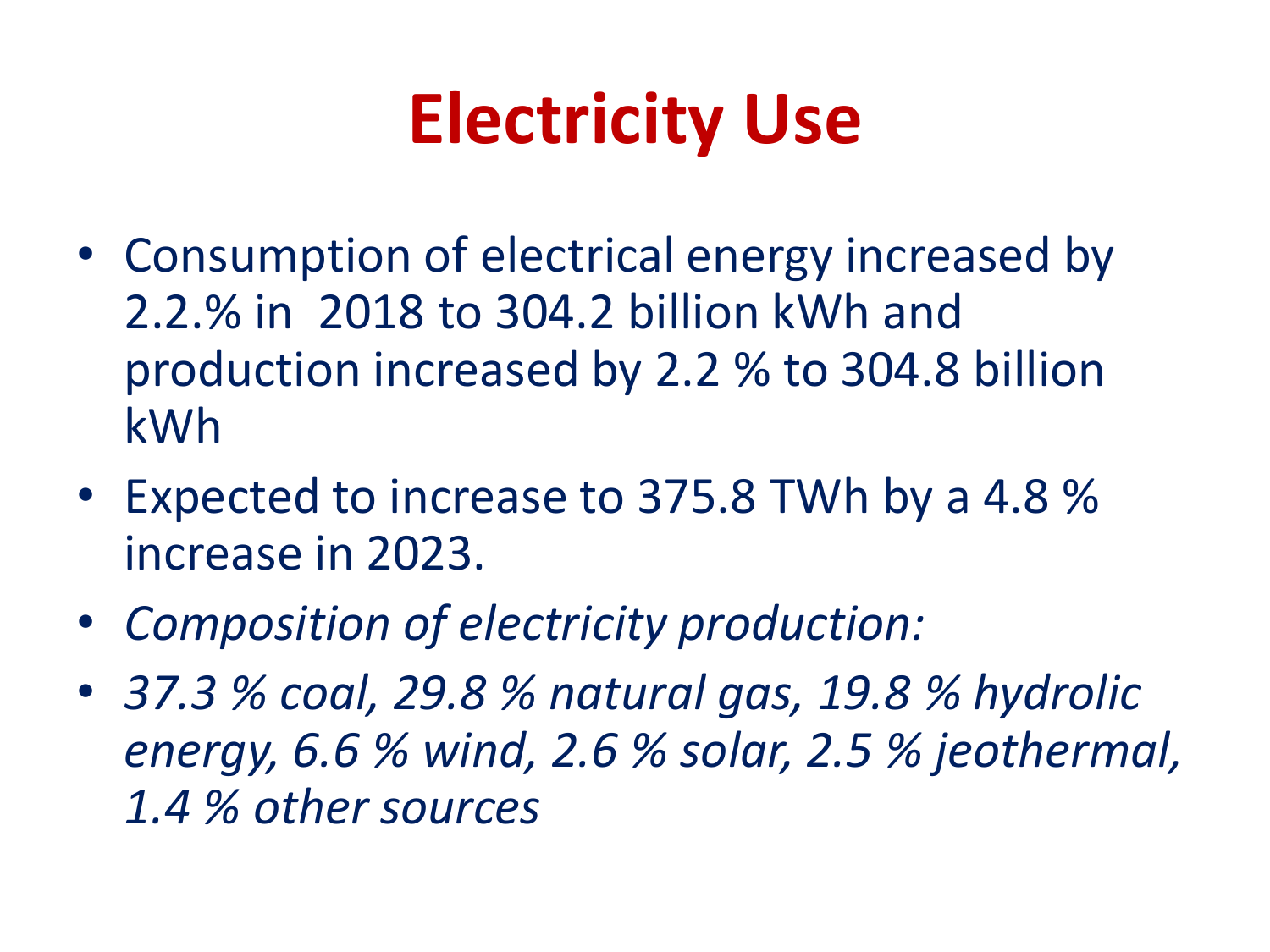# **"Climate Solutions: Turkey 2050 Vision", Report by WWF**

- "Concurrent Growth of Low Emissions **Technologies**
- The rapid and parallel pursuit of the full range of technologies, such as wind, hydro, solar PV & thermal, and bio-energy is crucial, but within a set of environmental and social constraints to ensure their sustainability. By 2050, these technologies could meet 70% of the remaining demand after efficiencies have been applied, avoiding a further 10.2Gt carbon emission annually."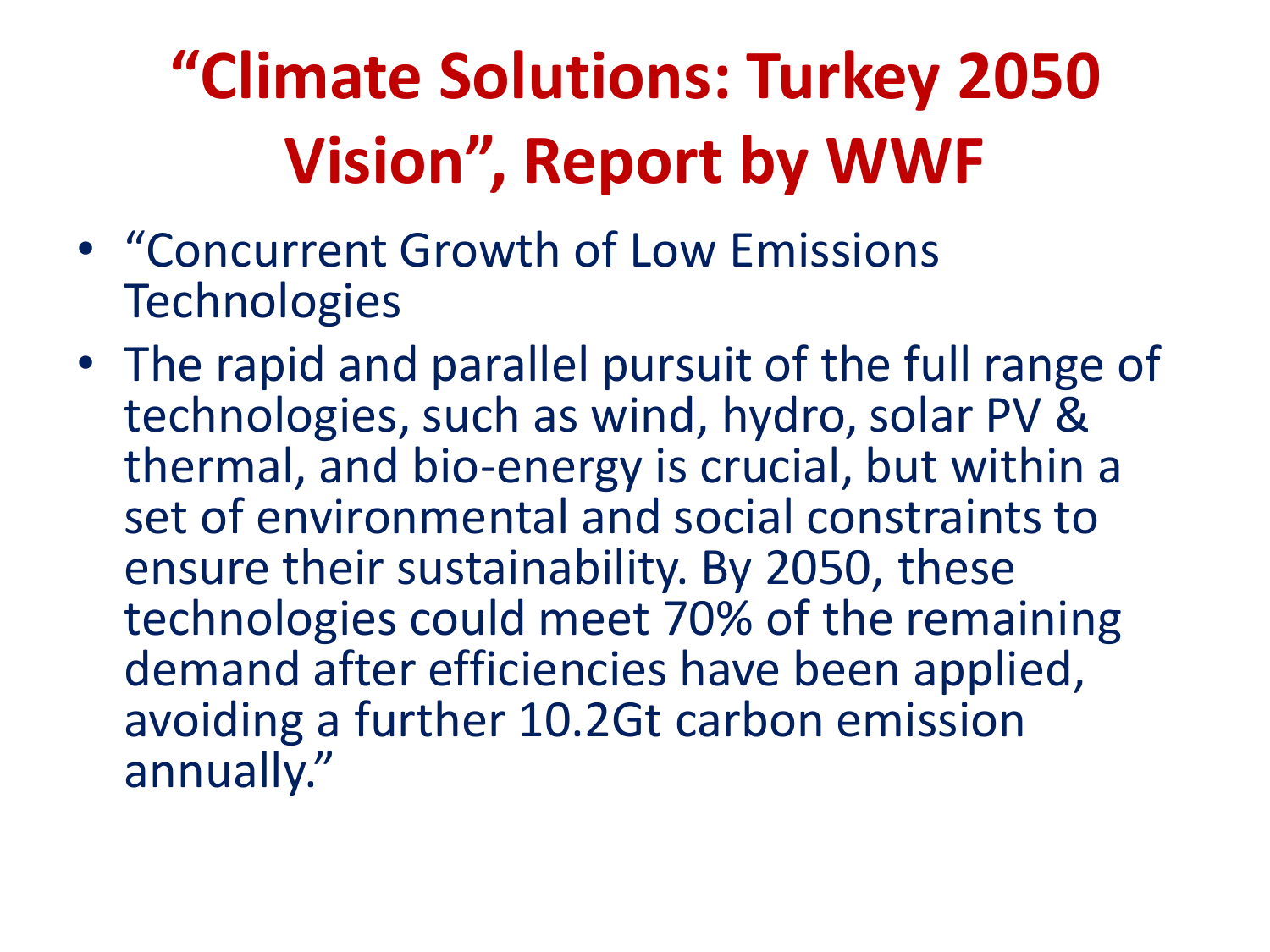### **SITUATION OF MANUFACTURING INDUSTRY**

- Need for a transition to a low-carbon economy
- Border carbon tax can accelerate this adjustment
- In the first instance transition to use of lowcarbon natural gas from high-carbon coal as a transitory source of energy
- This transition can buy us time for a transition to more sustainable renewable sources of energy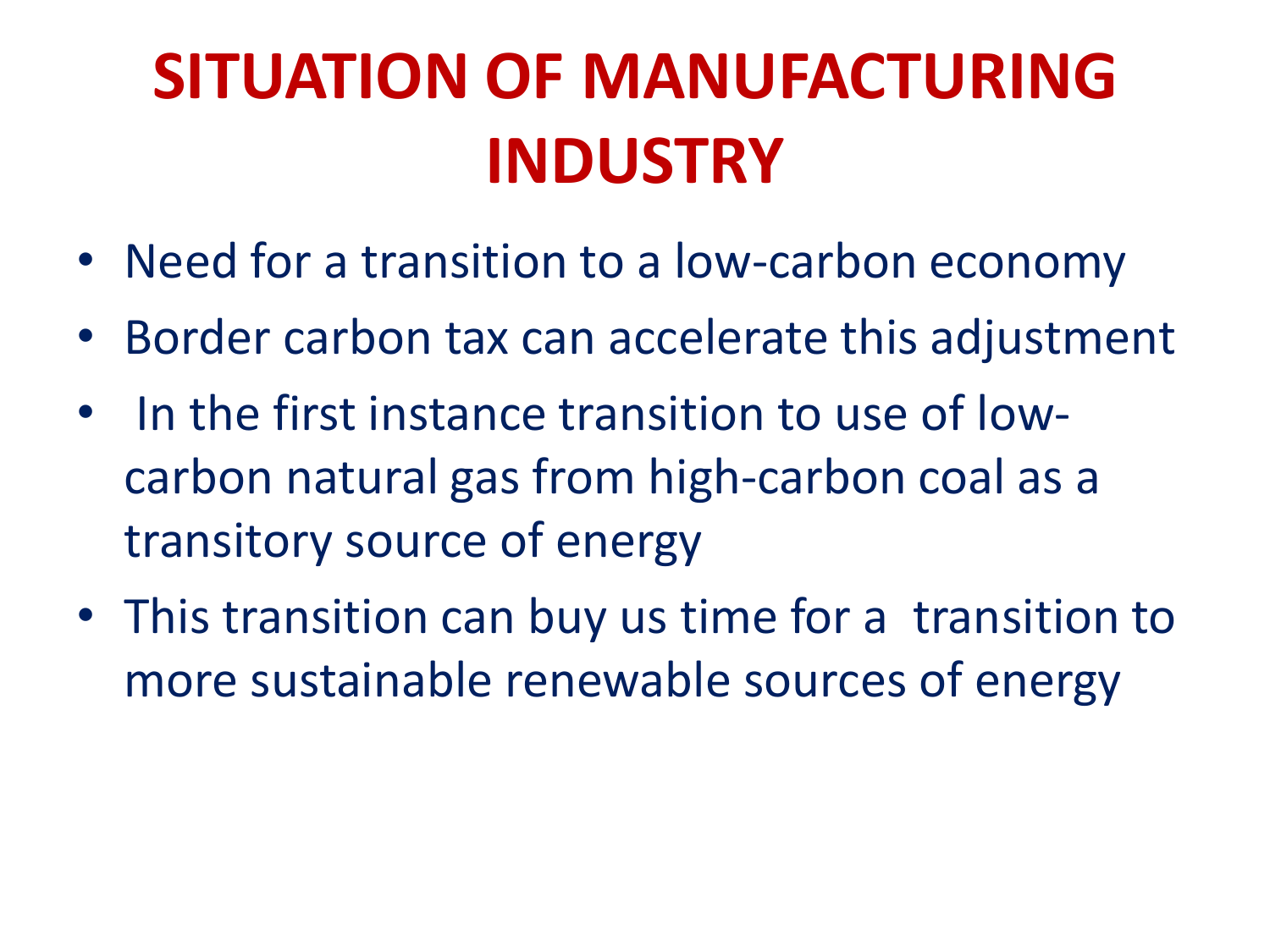## **HIGH-CARBON MANUFACTURING PROCESS**

- Manufacturing Industry in Turkey is a high-carbon one amid OECD economies.
- The ratio of greenhouse gas emissions to the resulting process is quite high.
- Reasons:
- Manufacturing industry is clustered around high carbon/high energy requirement sectors
- Cement, iron and steel, chemicals, aluminium, pulp, glass, metals….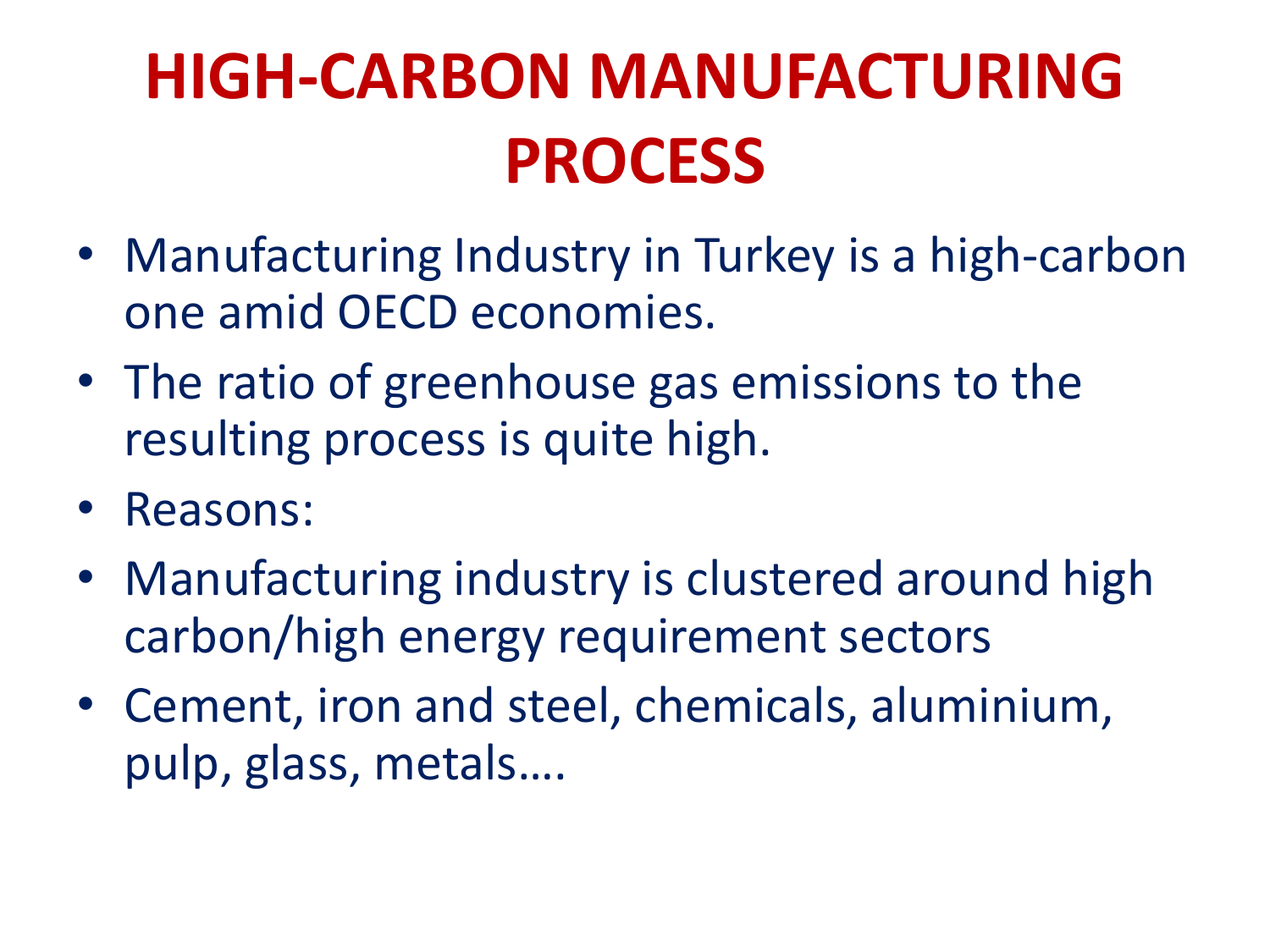- Relative delay in adopting new technologies, processes and know-how compared to more advanced countries.
- Low energy efficiency
- Unhealthy choice of primary energy sources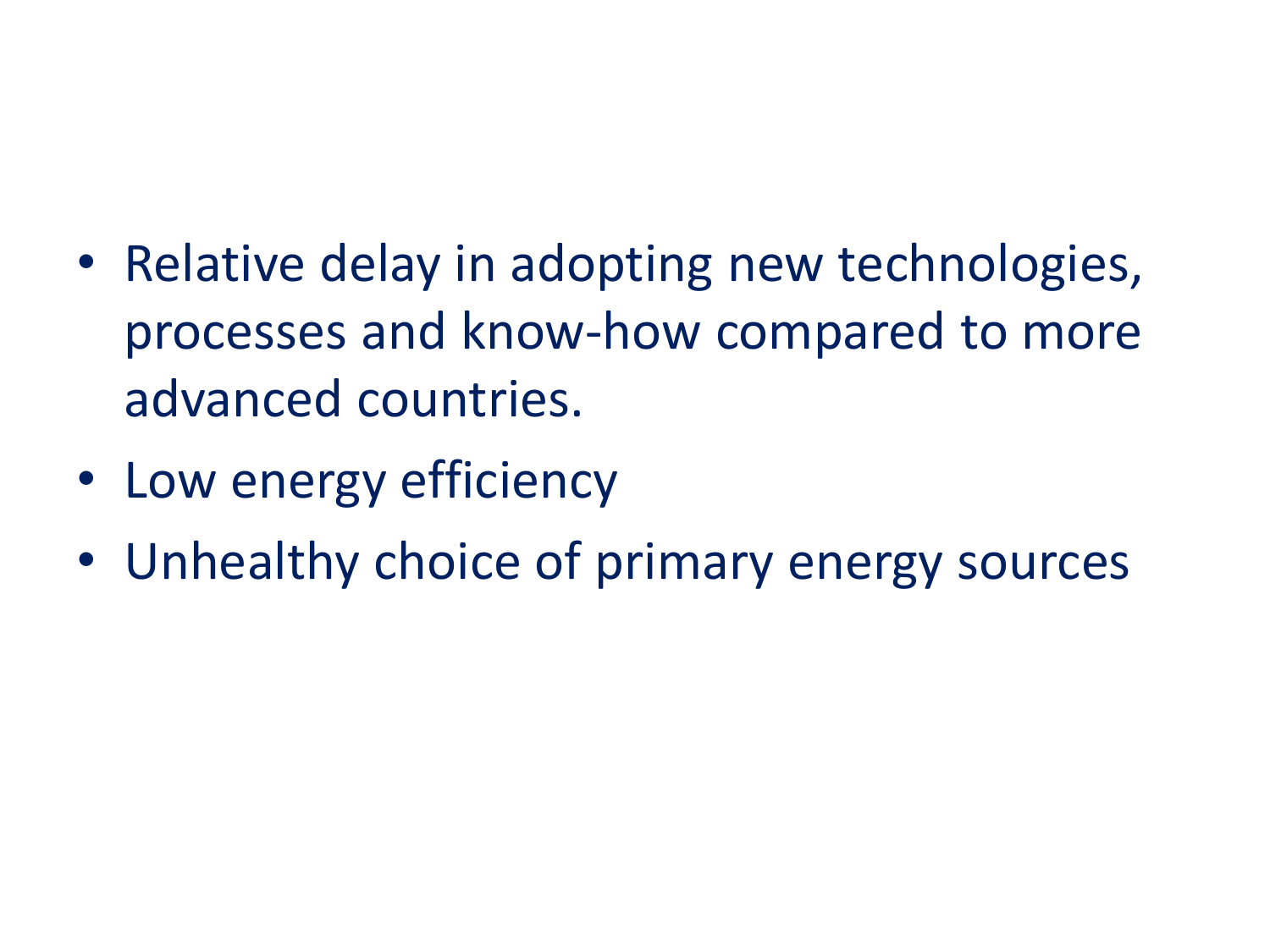## **INCENTIVES FOR A TRANSITION TO A LOW-CARBON INDUSTRY**

- Incentives should be given in order to facilitate a transition to low carbon sectors:
- Tax advantages for green investments and transition to new green technologies
- Credits and loans with low interest rates
- Transfer of know-how from OECD/EU countries
- Joint ventures and partnerships
- Tax advantages in the import of capital equipment